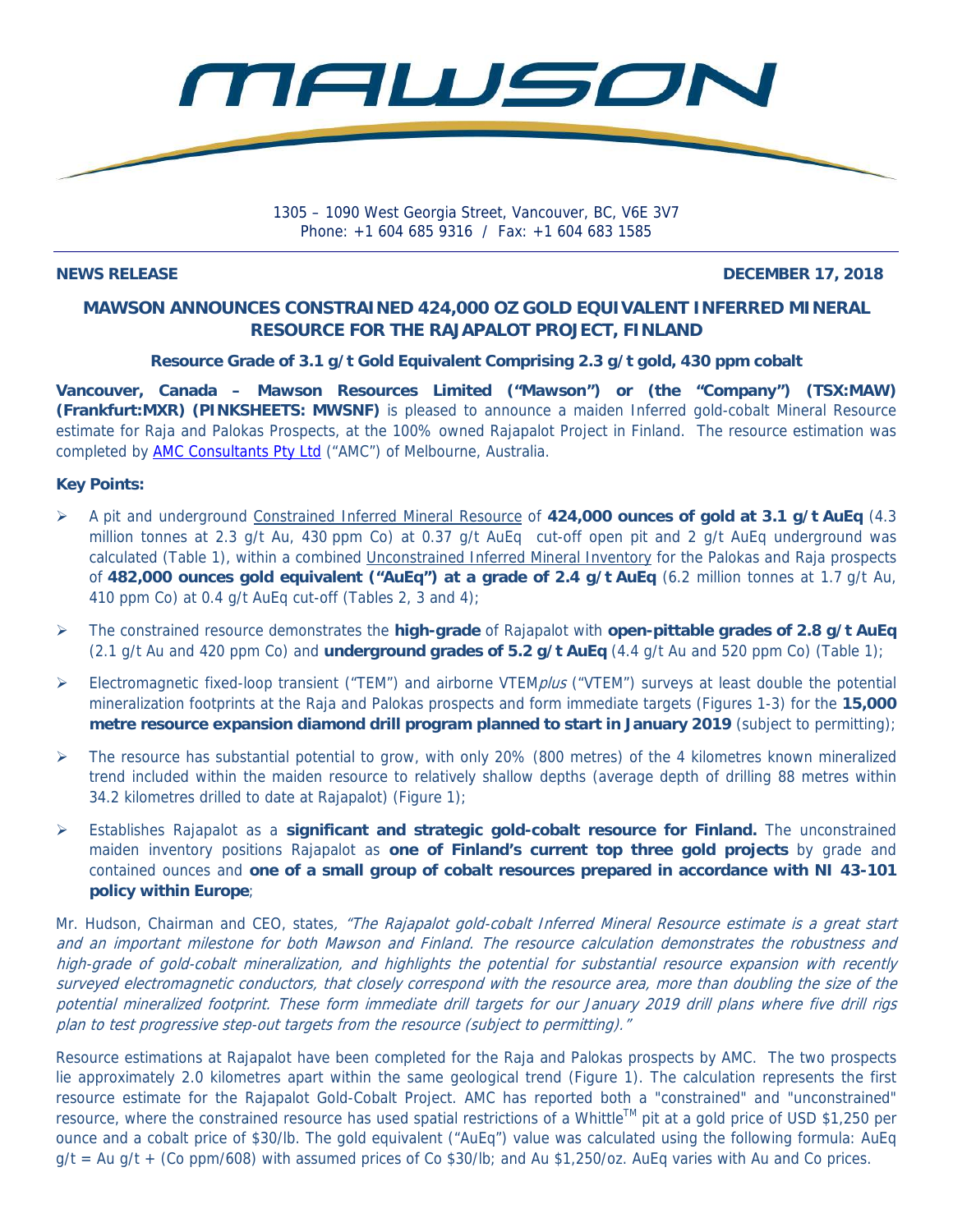Rajapalot is a significant and strategic gold-cobalt resource for Finland with the maiden resource positioned as one of Finland's current top three gold resources by grade and contained ounces and one of a small group of cobalt resources prepared in accordance with NI 43-101 policy within Europe. Finland refines half the world's cobalt outside China. The world's largest cobalt refinery is located 400 kilometres south of Rajapalot, where CRU estimates annual refining of 22,734 tonnes of cobalt (approximately 18% of world refined cobalt production), 90% of which was sourced from Chinese-owned mines in the Democratic Republic of Congo. Finland mines only 650 tonnes or 0.5% of the world's cobalt per year. The Rajapalot resource has the potential to support Finland's desire to source ethical and sustainable cobalt.

Mawson appreciates the overwhelmingly strong support it receives from local stakeholders. The Ylitornio municipality, which hosts the Rajapalot project, is a sparsely populated area with a decreasing population. The Rajapalot project could create many opportunities for both the current population and those in the future who will settle within the area.

The earlier stage Rajapalot project has potential to follow a similar 'life-cycle' path to the Agnico Eagle's Kittilä deposit located 150 kilometres to the north, which was discovered in 1986. The maiden resource at Kittila was quoted after 11 years of exploration (285,000 ounces Au  $\varnothing$  5.9 g/t Au (in 1.5 Mt)). The project expanded dramatically with additional exploration to now host proven and probable mineral reserves containing 4.1 million ounces gold at 4.74 g/t gold (in 27 million tonnes). The deposit started life as an initial open pit followed by underground mining and is now Agnico Eagle's longest life mine (Agnico Eagle).

|            | constrained open pit and underground resources at Raja and Palokas.                                                  |  |  |  |  |  |  |  |  |
|------------|----------------------------------------------------------------------------------------------------------------------|--|--|--|--|--|--|--|--|
| <u> 7.</u> | $0.4.45(0.17a)$ $T_{20.025}$ $(1.1)$ $(0.17a/a/b)$ $(0.1)$ $(0.1)$ $(0.20a)$ $(0.170)(ba-b)$ $(0.11a-b)$ $(0.20a-b)$ |  |  |  |  |  |  |  |  |

Table 1 Total constrained Inferred Mineral Resources Estimate as of December 14, 2018, at the cut-offs listed for

| Zone                 | Cut-off (AuEq) | Tonnes (kt) | AuEq $(g/t)$  | Au $(g/t)$ | $Co$ (ppm) | AuEQ (koz) | Au (koz) | Co (tonnes) |
|----------------------|----------------|-------------|---------------|------------|------------|------------|----------|-------------|
| <b>Raia Pit</b>      | 0.37           | 2.499       | 3.1           | 2.4        | 410        | 249        | 197      | 1.021       |
| <b>Raja UG</b>       | 2.0            | 356         | 5.6           | 4.8        | 500        | 64         | 55       | 179         |
| <b>Raja Total</b>    |                | 2,855       | 3.4           | 2.7        | 420        | 312        | 252      | 1,201       |
| <b>Palokas Pit</b>   | 0.37           | 1,306       | $2.2^{\circ}$ | 1.4        | 450        | 92         | 60       | 587         |
| <b>Palokas UG</b>    | 2.0            | 96          | 3.6           | 2.7        | 560        | 11         | 8        | 54          |
| <b>Palokas Total</b> |                | 1,402       | 2.3           | 1.5        | 460        | 104        | 69       | 640         |
| <b>Total Pit</b>     | 0.37           | 3,805       | 2.8           | 2.1        | 420        | 343        | 257      | 1,608       |
| <b>Total UG</b>      | 2.0            | 452         | 5.2           | 4.4        | 520        | 76         | 63       | 233         |
| <b>Total</b>         |                | 4.257       | 3.1           | 2.3        | 430        | 424        | 320      | 1,841       |

## Table 2: Total unconstrained Inferred Mineral Inventory estimates as of December 14, 2018, at different AuEq g/t cut-off grades for the combined Raja and Palokas prospects

| Cut-off (AuEq) | Tonnes (kt) AuEq (g/t) |     | Au (g/t) | Co (ppm) | AuEq (koz) | Au (koz) | Co (tonnes) |
|----------------|------------------------|-----|----------|----------|------------|----------|-------------|
| 0.2            | 6,335                  | 2.4 | 1.7      | 402      | 485        | 347      | 2,548       |
| 0.4            | 6,156                  | 2.4 | 1.7      | 410      | 482        | 345      | 2,522       |
| 0.6            | 5,680                  | 2.6 | 1.9      | 429      | 475        | 345      | 2,434       |
| 0.8            | 5,000                  | 2.8 | 2.1      | 451      | 456        | 339      | 2256        |
| 1.0            | 4,198                  | 3.2 | 2.5      | 482      | 435        | 334      | 2024        |
| 1.2            | 3,555                  | 3.6 | 2.8      | 501      | 416        | 321      | 1781        |
| 1.4            | 3,046                  | 4.0 | 3.2      | 513      | 395        | 313      | 1564        |
| 1.6            | 2,600                  | 4.5 | 3.6      | 522      | 380        | 304      | 1357        |
| 1.8            | 2,222                  | 5.0 | 4.2      | 527      | 360        | 300      | 1170        |
| 2.0            | 1,904                  | 5.6 | 4.7      | 533      | 340        | 290      | 1016        |
| 2.2            | 1,721                  | 6.0 | 5.1      | 534      | 331        | 281      | 918         |
| 2.4            | 1,518                  | 6.5 | 5.6      | 533      | 318        | 274      | 810         |
| 2.6            | 1,374                  | 6.9 | 6.0      | 539      | 306        | 266      | 740         |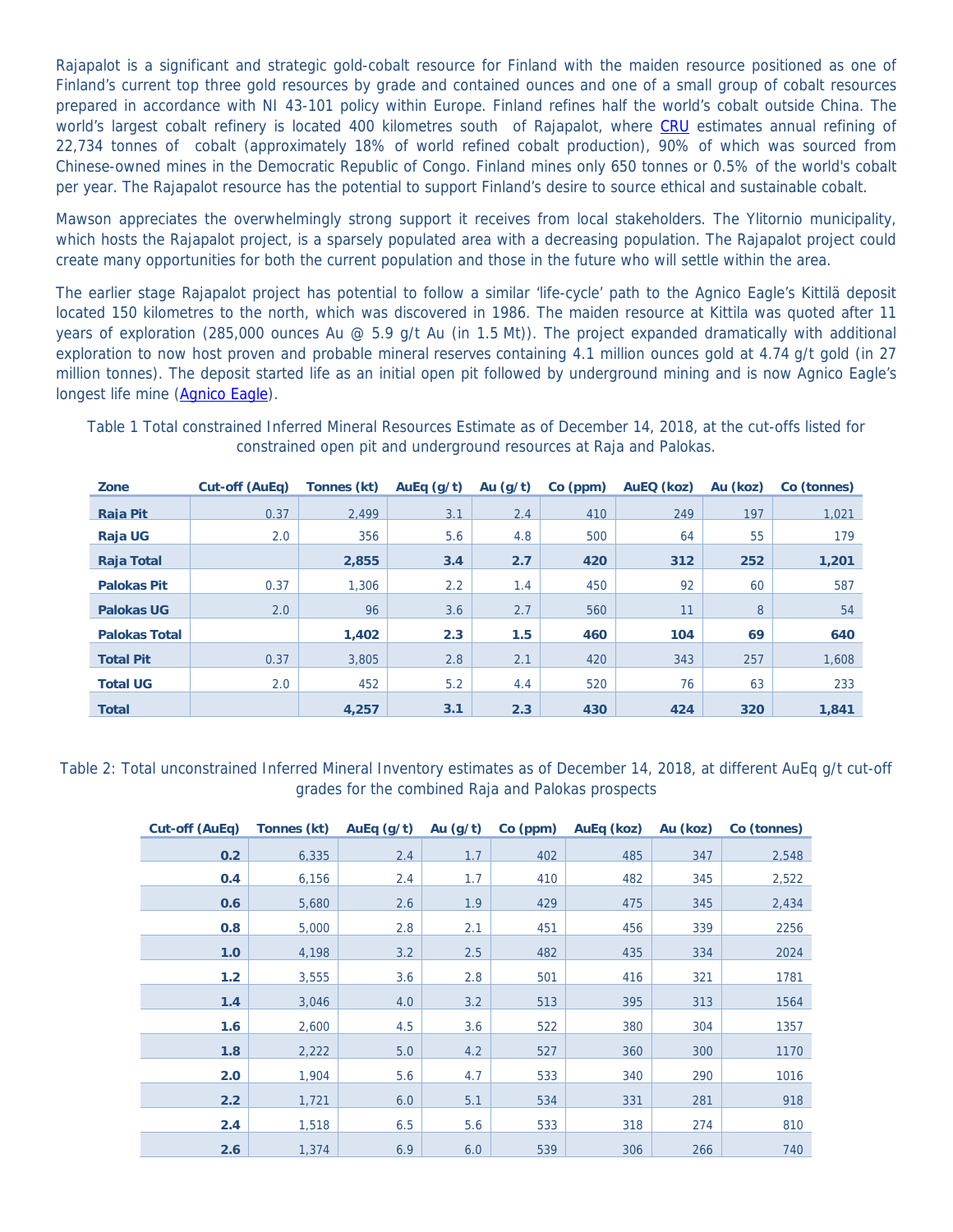| 2.8 | 1,229 | 7.5  | 6.6  | 539 | 294 | 259 | 662 |
|-----|-------|------|------|-----|-----|-----|-----|
| 3.0 | 1,123 | 7.9  | 7.0  | 550 | 284 | 251 | 617 |
| 3.2 | 1,009 | 8.4  | 7.5  | 565 | 273 | 244 | 570 |
| 3.4 | 932   | 8.9  | 8.0  | 563 | 266 | 239 | 525 |
| 3.6 | 846   | 9.5  | 8.6  | 554 | 258 | 233 | 469 |
| 3.8 | 789   | 9.9  | 9.0  | 545 | 251 | 228 | 430 |
| 4.0 | 728   | 10.3 | 9.5  | 547 | 242 | 223 | 398 |
| 4.2 | 671   | 10.9 | 10.1 | 530 | 236 | 217 | 356 |
| 4.4 | 631   | 11.3 | 10.5 | 526 | 230 | 213 | 332 |
| 4.6 | 586   | 11.9 | 11.0 | 516 | 223 | 207 | 302 |
| 4.8 | 543   | 12.5 | 11.6 | 514 | 217 | 202 | 279 |
| 5.0 | 521   | 12.8 | 12.0 | 511 | 214 | 201 | 266 |

### **About the Rajapalot Project**

The 100% owned gold-cobalt discovery in northern Finland hosts numerous hydrothermal gold-cobalt prospects drilled during the 2017-18 winter season within a 3 by 4 kilometre area. Mineralization at Raja and Palokas occur as replacement bodies with both structural and stratigraphic controls. Refer to Tables 1-4 below for resources by zone, which remain **open in multiple directions**. Step-out drilling with 5 drill rigs is planned from January 2019 at the Raja and Palokas prospects (subject to permitting).

To date a total of 34,234.4 metres have been drilled at Rajapalot (average depth of drilling 88.2 metres). A total of 32 holes for 6,813.4 metres and 87 holes for 8,354.3 metres (total 119 holes for 15,167.7 metres with an average depth of 127.5 metres) were used within the maiden resource estimation at Raja and Palokas respectively.

Preliminary metallurgical test work at Palokas suggests the potential for high gold recovery rates via gravity and cyanidation. Initial indications suggest the cobalt minerals present (cobaltite and cobaltian pentlandite) can float, and metallurgical test work is currently underway at the Geological Survey of Finland.

The Raja gold-cobalt resource forms 75% of the maiden resource and extends 575 metres down plunge, with an average depth of 100 metres and each of the 3 mineralized horizons averaging 10 metres width. Gold-cobalt mineralization is a potassic-iron type characterized by muscovite-biotite-chlorite quartz pyrrhotite-rich schist with subordinate albite, ironmagnesium amphiboles and tourmaline which is best developed to date at the Raja prospect. Gold and cobaltite along with scheelite, pyrite, chalcopyrite and bismuth tellurides accompany the silicates.

The Palokas gold-cobalt resource extends over separate two bodies (Palokas and South Palokas) with at least two mineralized horizons in each. The dimensions of the Palokas resource are 240 metres of strike, depth of 300 metres and 20 metres width. The dimensions of the South Palokas resource are 180 metres of strike, depth of 220 metres and width up to 20 metres. Mineralization forms within a retrograde mineral alteration assemblage includes chlorite, iron-magnesium amphiboles, tourmaline and pyrrhotite commonly associated with quartz veining. Subordinate almandine garnet, magnetite and pyrite occur with bismuth tellurides, scheelite, ilmenite, gold and one of cobaltite or cobalt pentlandite.

A fixed-loop transient electromagnetic ("TEM") corresponds closely with the resource block model at Raja and defines a strongly conductive body that extends 550 metres down plunge beyond the maiden resource. This conductive body more than doubles the potential Raja mineralization footprint to more than 1 kilometre (Figures 1 & 2) down plunge and the conductor remains open down plunge to the NNW. Earlier stage airborne VTEM*plus* electromagnetic ("VTEM") data shows a conductive body which more than doubles the Palokas potential mineralized footprint to 450 metres below the surface (Figure 3). TEM surveying to better define conductors continues at site today, at Raja to map the northern extension of the conductive body and will then continue to map strong VTEM anomalies (Figure 1) along the 3 kilometre trend from the Rumajärvi, Hut and Palokas prospects.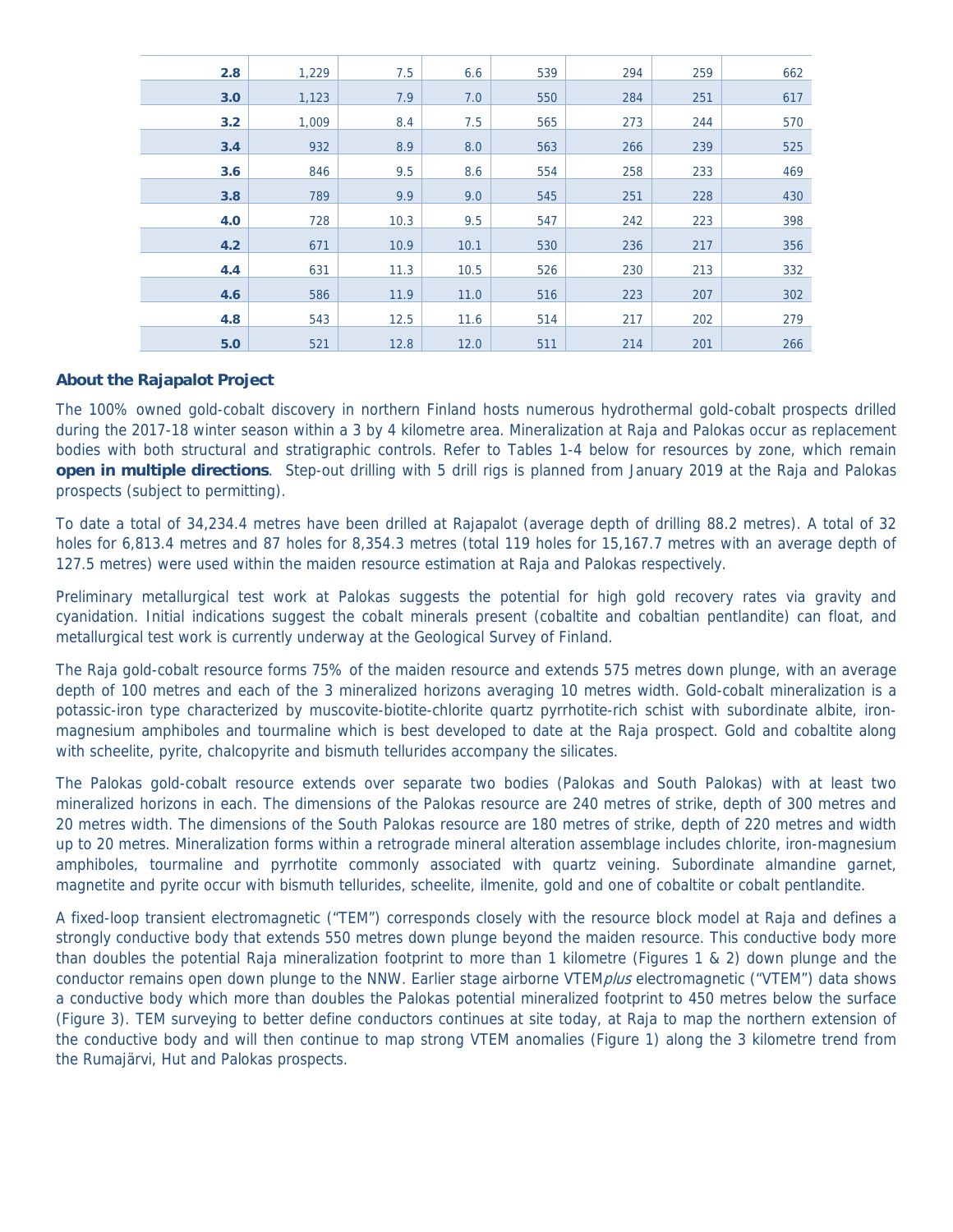#### **Resource Methodology**

- 1. Mineral Resource estimates follow the Canadian Institute of Mining, Metallurgy and Petroleum ("CIM") definitions standards for mineral resources and reserves and have been completed in accordance with the Standards of Disclosure for Mineral Projects as defined by National Instrument 43-101;
- 2. Reported tonnage and grade figures have been rounded from raw estimates to reflect the relative accuracy of the estimate. Minor variations may occur during the addition of rounded numbers;
- 3. Mineral Resources that are not Mineral Reserves do not have demonstrated economic viability;
- 4. The Mineral Resource Statement complies with the standards for reporting mineral resources as set out under CIM guidelines;
- 5. Constrained Resources are presented undiluted and in-situ and are considered to have reasonable prospects for eventual economic extraction;
- 6. Optimitized open pit constrained resources are reported at a cut-off grade of 0.37 g/t AuEq; underground resources are reported at a cut-off grade of 2.0 g/t AuEq;
- 7. Gold equivalent "AuEq" = Au+Co/608 based on assumed prices of Co \$30/lb and Au \$1,250/oz;
- 8. Top cuts were applied to the composites at Palokas. For the low-grade gold domain within the Palokas deposit a gold top cap of 15.9 g/t was used. For the high-grade gold domain within the Palokas deposit a gold top cap of 50 g/t was used. No top caps were required for the Raja deposit.
- 9. A density value of 2.80  $t/m<sup>3</sup>$  was applied to all lithologies;
- 10. The three-dimensional wireframe models were generated using AuEq shells. Estimation parameters were determined by variography; all zones were interpolated using Ordinary Kriging (OK);
- 11. Block dimensions were 25 x 10 x 5 metres (Raja) and 20 x 10 x 5 metres (Palokas) with sub-block sizes down to 5 x 2 x 1 metre and 4 x 2 x 1 metres blocks for Raja and Palokas respectively;
- 12. AMC created the Rajapalot Mineral Resource estimate using the drill results available to July, 2018 from the Raja and Palokas prospects.
- Table 3: Total unconstrained Inferred Mineral Inventory estimates as of December 14, 2018, at different AuEq g/t cut-off grades for the Raja prospect.

| <b>Cut-off</b> | Tonnes (kt) | AuEq $(g/t)$ | Au $(g/t)$ | Co (ppm) |
|----------------|-------------|--------------|------------|----------|
| 0.2            | 3,738       | 2.9          | 2.2        | 403      |
| 0.4            | 3,720       | 2.9          | 2.2        | 405      |
| 0.6            | 3,576       | 3.0          | 2.3        | 416      |
| 0.8            | 3,243       | 3.2          | 2.5        | 434      |
| 1.0            | 2,786       | 3.6          | 2.9        | 464      |
| 1.2            | 2,444       | 4.0          | 3.2        | 480      |
| 1.4            | 2,203       | 4.3          | 3.5        | 493      |
| 1.6            | 1,926       | 4.8          | 3.9        | 508      |
| 1.8            | 1,661       | 5.3          | 4.5        | 516      |
| 2.0            | 1,414       | 5.9          | 5.1        | 529      |
| 2.2            | 1,270       | 6.4          | 5.5        | 531      |
| 2.4            | 1,098       | 7.1          | 6.2        | 530      |
| 2.6            | 987         | 7.6          | 6.7        | 538      |
| 2.8            | 870         | 8.3          | 7.4        | 537      |
| 3.0            | 805         | 8.7          | 7.8        | 549      |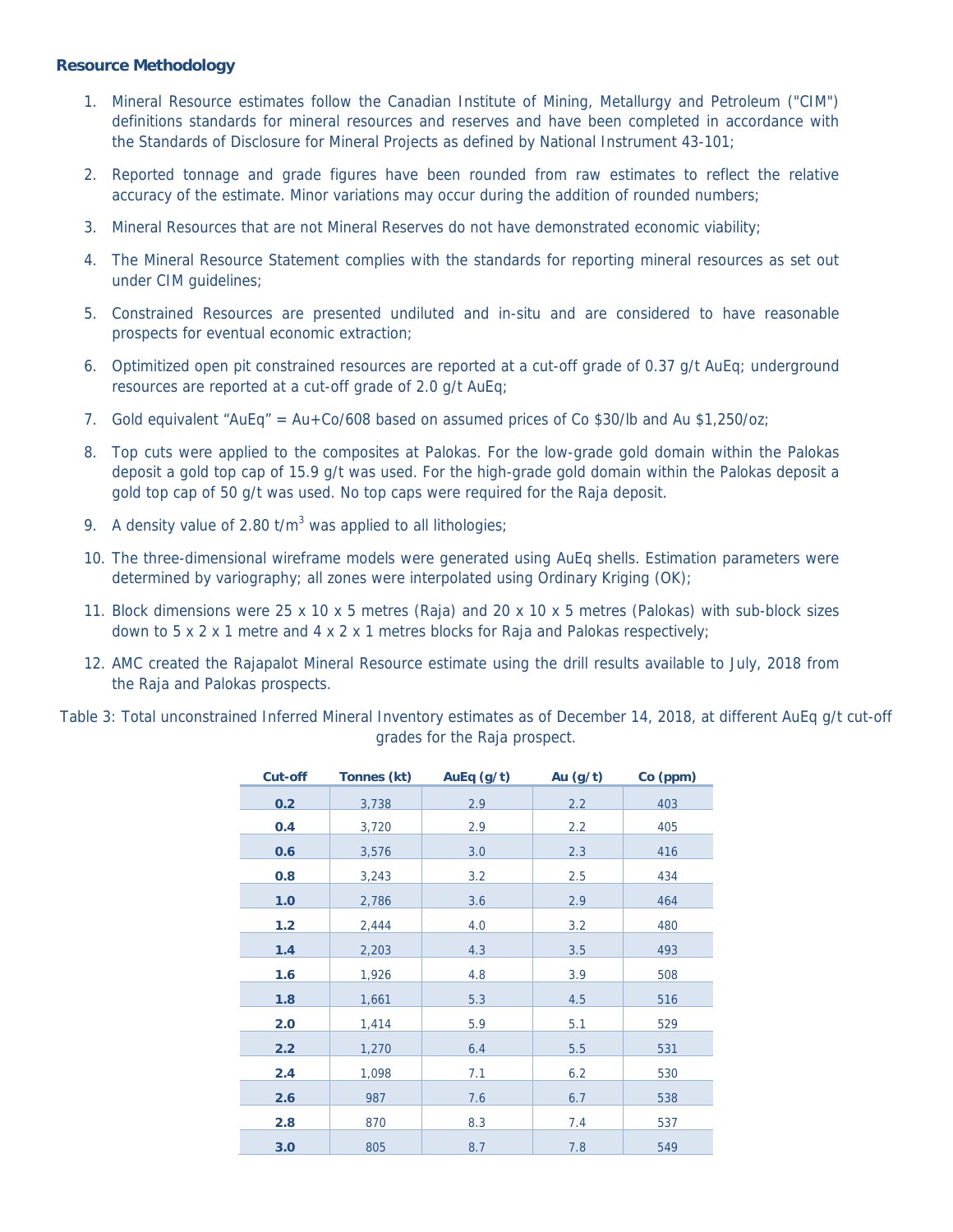| 3.2 | 719 | 9.4  | 8.5  | 566 |
|-----|-----|------|------|-----|
| 3.4 | 660 | 10.0 | 9.1  | 563 |
| 3.6 | 593 | 10.8 | 9.9  | 550 |
| 3.8 | 547 | 11.4 | 10.5 | 535 |
| 4.0 | 503 | 12.0 | 11.2 | 536 |
| 4.2 | 460 | 12.8 | 12.0 | 512 |
| 4.4 | 435 | 13.3 | 12.5 | 504 |
| 4.6 | 406 | 13.9 | 13.1 | 487 |
| 4.8 | 375 | 14.7 | 13.9 | 482 |
| 5.0 | 357 | 15.2 | 14.5 | 476 |

Table 4: Total unconstrained Inferred Mineral Inventory estimates as of December 14, 2018, at different AuEq g/t cut-off grades for the Palokas prospect.

| <b>Cut-off</b> | Tonnes (kt) | AuEq (g/t)  | Au (g/t) | Co (ppm) |
|----------------|-------------|-------------|----------|----------|
| 0.2            | 2,597       | 1.64        | 0.99     | 401      |
| 0.4            | 2,436       | <u>1.73</u> | 1.05     | 417      |
| 0.6            | 2,104       | 1.93        | 1.19     | 450      |
| 0.8            | 1,757       | 2.17        | 1.38     | 483      |
| 1.0            | 1,412       | 2.48        | 1.63     | 518      |
| $1.2$          | 1,111       | 2.86        | 1.96     | 547      |
| 1.4            | 843         | 3.35        | 2.42     | 567      |
| 1.6            | 674         | 3.82        | 2.89     | 561      |
| 1.8            | 561         | 4.24        | 3.33     | 558      |
| 2.0            | 490         | 4.58        | 3.69     | 546      |
| 2.2            | 451         | 4.80        | 3.91     | 541      |
| 2.4            | 420         | 4.99        | 4.10     | 542      |
| 2.6            | 387         | 5.20        | 4.31     | 541      |
| 2.8            | 359         | 5.40        | 4.50     | 543      |
| 3.0            | 318         | 5.72        | 4.81     | 552      |
| 3.2            | 290         | 5.97        | 5.05     | 561      |
| 3.4            | 272         | 6.15        | 5.22     | 564      |
| 3.6            | 253         | 6.35        | 5.42     | 563      |
| 3.8            | 242         | 6.47        | 5.54     | 566      |
| 4.0            | 225         | 6.66        | 5.72     | 571      |
| 4.2            | 211         | 6.84        | 5.90     | 570      |
| 4.4            | 196         | 7.02        | 6.08     | 574      |
| 4.6            | 180         | 7.25        | 6.30     | 580      |
| 4.8            | 168         | 7.43        | 6.46     | 585      |
| 5.0            | 164         | 7.48        | 6.52     | 586      |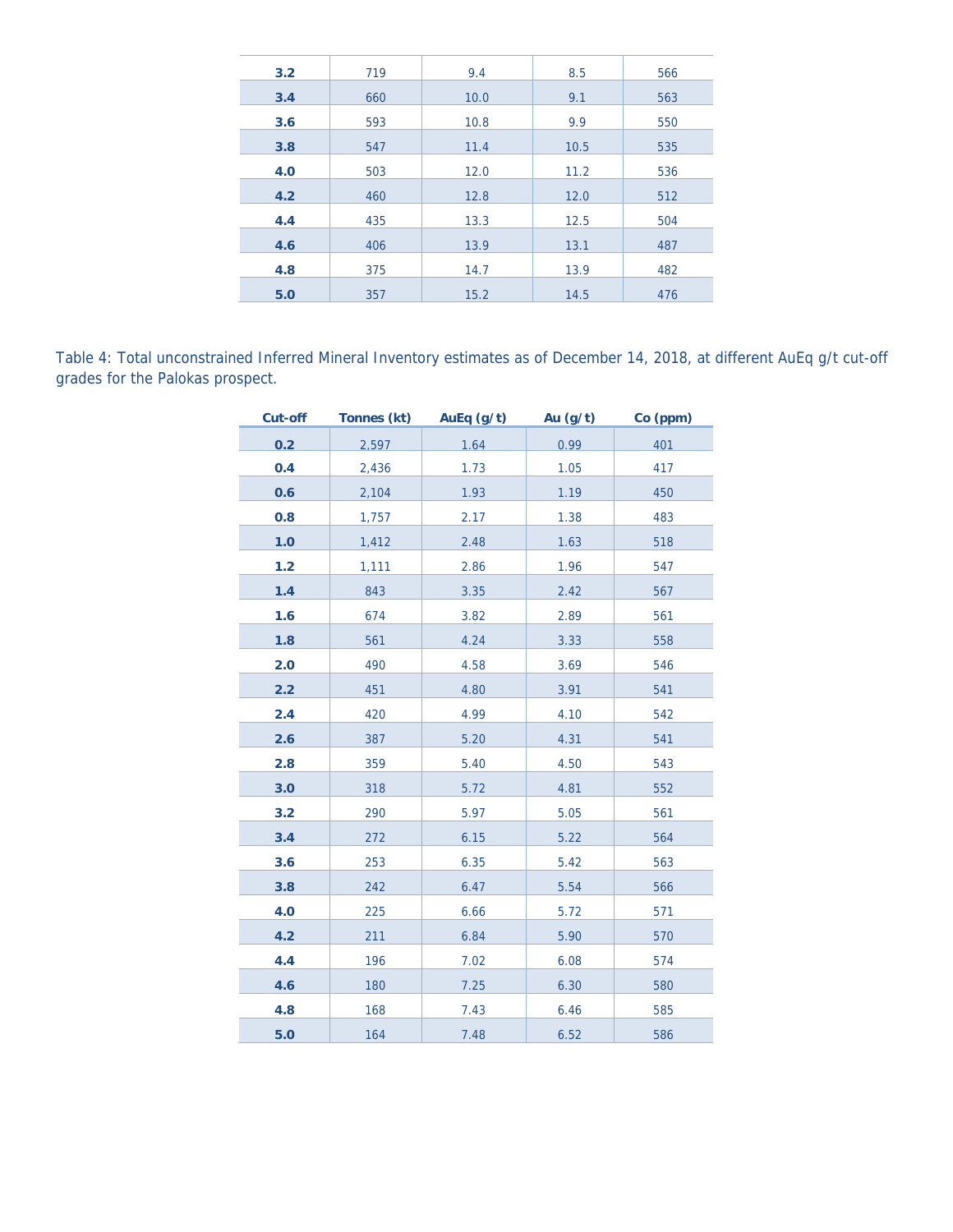#### **Technical Background**

A National Instrument 43-101 Technical Report has been filed on SEDAR.

Qualified Person – Mineral Resources: The Mineral Resources disclosed in this press release have been estimated by Mr. Rod Webster B.App.Sc. MAusIMM, MAIG of AMC and Dr. K Forrester CEng, MIChemE, MAusIMM (QP Metallurgy) of Arn Perspective, both independent of Mawson. By virtue of their education and relevant experience, Mr. Webster and Dr. Forrester are "Qualified Persons" for the purpose of National Instrument 43-101. The Mineral Resources have been classified in accordance with CIM Definition Standards for Mineral Resources and Mineral Reserves (May, 2014). Both Mr. Webster and Dr. Forrester have read and approved the contents of this press release as it pertains to the disclosed Mineral Resource estimates.

The Qualified Person, Mr. Michael Hudson, Mawson's CEO, and a Fellow of the Australasian Institute of Mining and Metallurgy, has reviewed and verified the technical contents of this release.

#### **About Mawson Resources Limited (TSX:MAW, FRANKFURT:MXR, PINKSHEETS:MWSNF)**

Mawson Resources Limited is an exploration and development company. Mawson has distinguished itself as a leading Nordic Arctic exploration company with a focus on the flagship Rajapalot gold-cobalt project in Finland.

On behalf of the Board,

#### **Further Information**

**www.mawsonresources.com** 

1305 – 1090 West Georgia St., Vancouver, BC, V6E 3V7

**"Michael Hudson"**

Mariana Bermudez (Canada), Corporate Secretary, +1 (604) 685 9316, info@mawsonresources.com

Michael Hudson, Chairman & CEO

#### **Forward-Looking Statement**

This news release contains forward-looking statements or forward-looking information within the meaning of applicable securities laws (collectively, "forward-looking statements"). All statements herein, other than statements of historical fact, are forward-looking statements. Although Mawson believes that such statements are reasonable, it can give no assurance that such expectations will prove to be correct. Forward-looking statements are typically identified by words such as: believe, expect, anticipate, intend, estimate, postulate, and similar expressions, or are those, which, by their nature, refer to future events. Mawson cautions investors that any forward-looking statements are not guarantees of future results or performance, and that actual results may differ materially from those in forward-looking statements as a result of various factors, including, but not limited to, the Company's expectations regarding resource calculations, the timing and successful completion of planned drill programs, results from these programs varying from expectations, capital and other costs varying significantly from estimates, changes in world metal markets, changes in equity markets, delays in obtaining results, equipment failure, unexpected geological conditions, local community relations, dealings with non-governmental organizations, delays in operations due to permit grants, environmental and safety risks, and other risks and uncertainties disclosed under the heading "Risk Factors" in Mawson's most recent Annual Information Form filed on www.sedar.com. Any forward-looking statement speaks only as of the date on which it is made and, except as may be required by applicable securities laws, Mawson disclaims any intent or obligation to update any forward-looking statement, whether as a result of new information, future events or results or otherwise.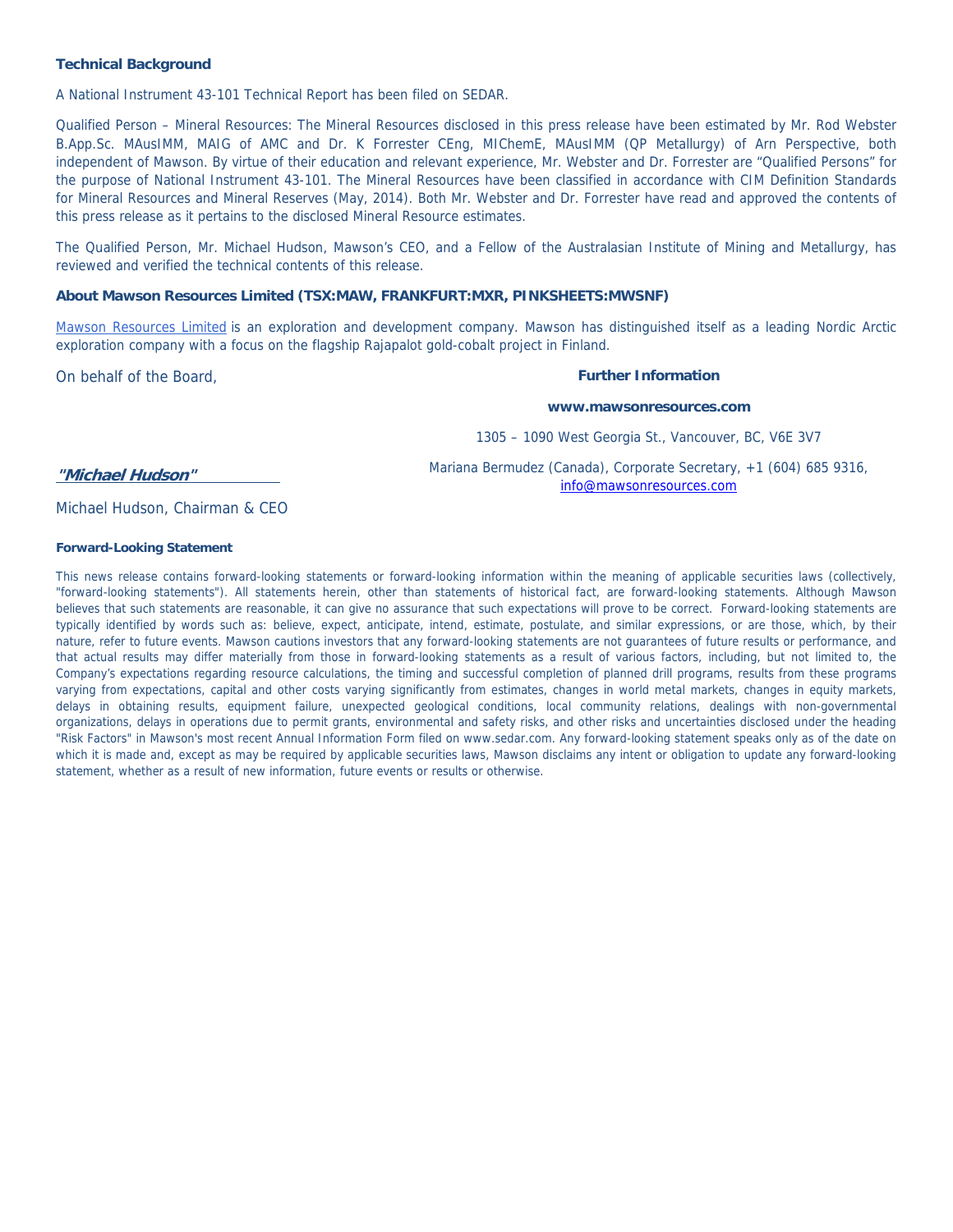

Figure 1: Plan view of resource block models at Raja and Palokas showing resource area covers <20% (800 metres) of 4 kilometres mineralized trend (highlighted by red ellipses) from Palokas to Raja. Electromagnetic fixed loop TEM (red) and VTEMplus (grey) conductive plates from geophysical surveys at least doubles the potential mineralization footprint at Raja and Palokas.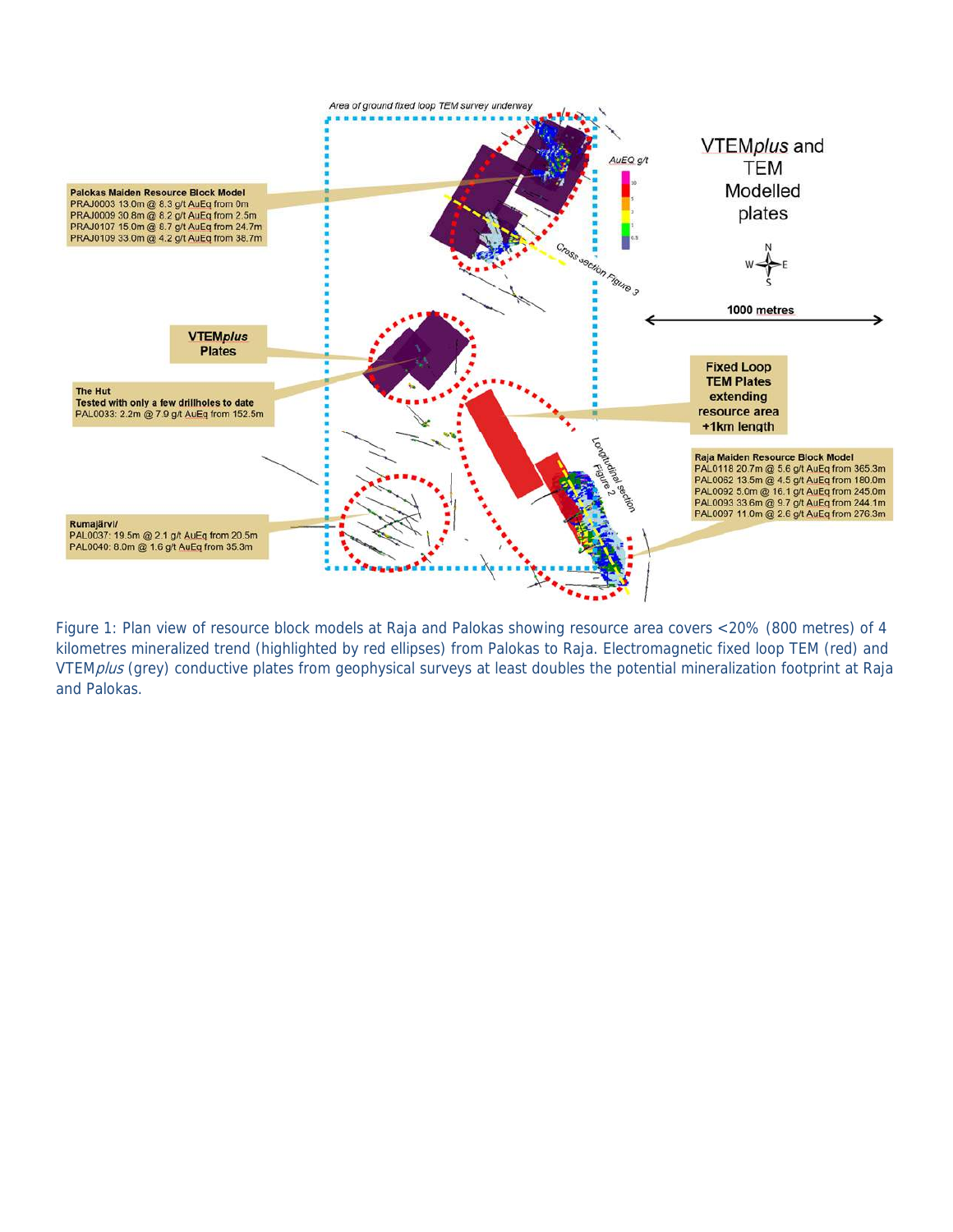

Figure 2: Longitudinal section view (looking north east) of resource block at Raja showing TEM (brown) conductive plates at least doubling the potential mineralized footprint to 1 kilometre down plunge length.